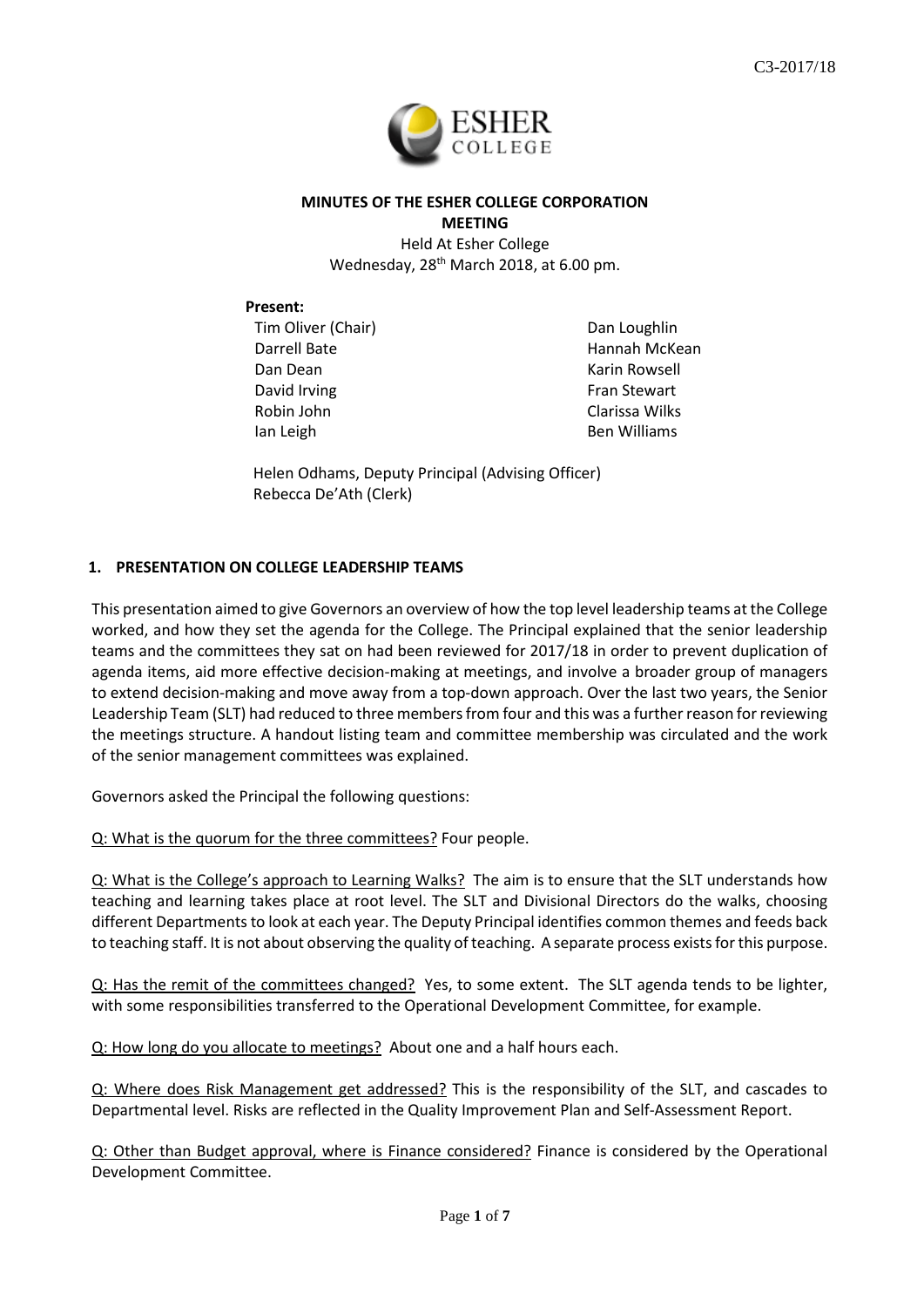Q: Why is the Director of Finance & Estates not on the SLT? This is partly historical, and also because the SLT focuses on teaching and learning. The Operational Development Committee is more appropriate for the Director as all development issues of the College have costs associated with them.

Q: How well does this new leadership model work? It works well, although one issue to be looked into further is the frequency of meetings. A review will be carried out at the end of the year.

The Chair thanked the Principal for his presentation.

### **2. REGISTER OF INTERESTS**

There were no declarations of interest in items on tonight's agenda.

## **3. APOLOGIES FOR ABSENCE**

Apologies were received (and accepted) from Paul Collyer and Emily Thomas.

## **4. CONSTITUTION**

The Chair welcomed new Staff Governor, Hannah McKean. She explained that she was in her third year of teaching the Biology and Science BTEC course at the College.

Damian O'Malley had resigned from the Corporation on health grounds, and the Corporation noted and accepted his resignation with regret.

There was a vacancy for the Safeguarding Link role. Karin Rowsell volunteered to take this on.

**ACTION: the Principal** undertook to inform the Designated Safeguarding Officer (the Assistant Principal) so that he could make contact with Karin and send her the terms of reference for the role.

The Chair explained that this was the last Corporation meeting that the current Student Governors would attend. He thanked Ben Williams (and Emily Thomas, in her absence) for their input, and wished them well in their forthcoming exams.

## **5. MINUTES OF THE PREVIOUS MEETING (13th December 2017)**

The minutes were approved as a true record.

#### **6. MATTERS ARISING**

Actions from the previous meeting had been completed, with the exception of C1-003 (Letter of Representation 2018), which would be addressed in the Autumn term.

#### **7. PRINCIPAL'S REPORT**

The Principal drew the meeting's attention to the following main points in his Report: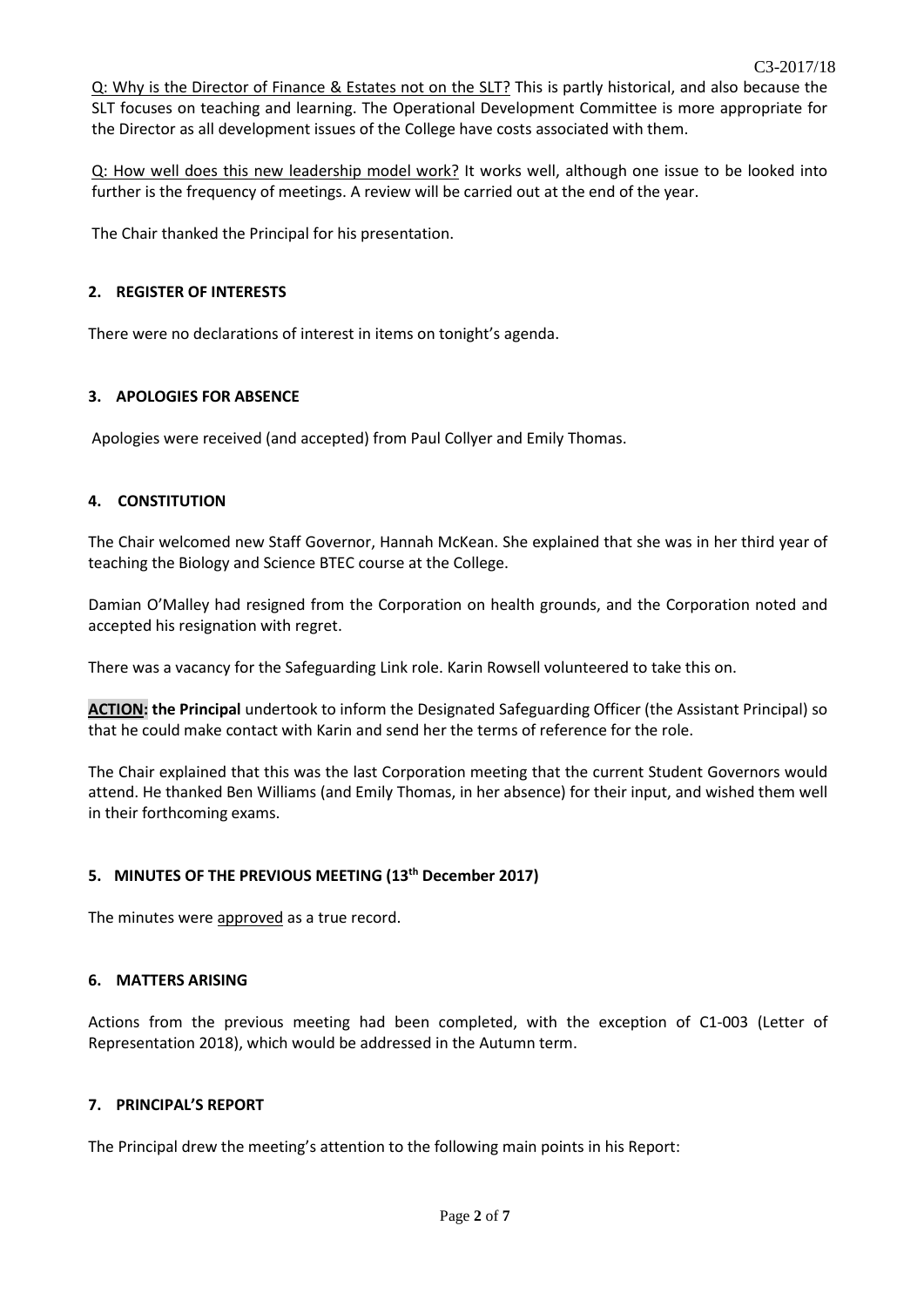- On 19<sup>th</sup> March, Anne Milton (Minister for Apprenticeships and Skills) had announced that the DfE would be carrying out an assessment of the resilience of the FE sector. This followed communication between her Department and the SFCA, with the latter sharing some of their evidence with her team.
- Staffing was becoming increasingly problematic due to the national shortage of teachers. Asked if there was any opportunity to increase the number of trainee teachers that attend the College, the Principal replied that three trainees were completing their Initial Teacher Training at Esher and the College does advertise for trainees.
- The College had put a lot of work into the progression exams and into changing mind-sets as AS exams no longer count to the final outcome and are no longer offered at the end of 6.1. It was expected that a higher proportion of students would progress to 6.2 and there may be staffing implications. Students not achieving as well as they expected in the progression exams are able to pick up an additional course in year 2.

## **Student Union Report**

The meeting noted that £1k had been raised for the Esher College Africa Trust. The current focus was now on the imminent SU elections and the transitioning to a new team. The Student Governor was asked the following questions:

Q: How do you elect SU representatives? Via application forms and some candidates submit PowerPoint slides. Those applying for SU President and Vice President make speeches at hustings. Once elections are completed, there follows a transitional period before new members formally take up their roles.

Q: How many students are interested in the SU President's role this year? There are about 7 applications for the roles of President and Vice President.

Q: Is the SU self-funded, or does it get a grant? We raise funds through events such as Freshers' Week.

The Chair thanked the Student Governor for his input.

## **Finance Reports**

See item 10, below.

# **Review of Quality Improvement Plan (QIP)**

The Deputy Principal reported that good progress was being made towards meeting the targets in the Plan, and provided the following updates:

- Target 8 deadline of February 2018 was too early; moved to May 2018.
- Target 18 deadline has been extended to accommodate further staff training due to recent developments at another S7 college.
- Target 20 a week has been set aside for students to gain work experience should they so wish.

Governors sought the following additional information from the Principal:

Q: What processes does the College engage in to develop social mobility and assist students in minority groups (e.g. women, higher achievers etc)? Should more emphasis be given to monitoring the attainment of different groups of students and where they go on to after the College? Our aim is to make sure that *everybody* progresses. Value Added data from the DfE last year indicated that the College was in a really strong position.

The Equality & Diversity Link Governor added that the College had done a lot of work looking at vulnerable minority groups of students, and she was comfortable that Equality and Diversity was being addressed in a structured, creative way. She invited governors to speak with her outside the meeting should they require further information.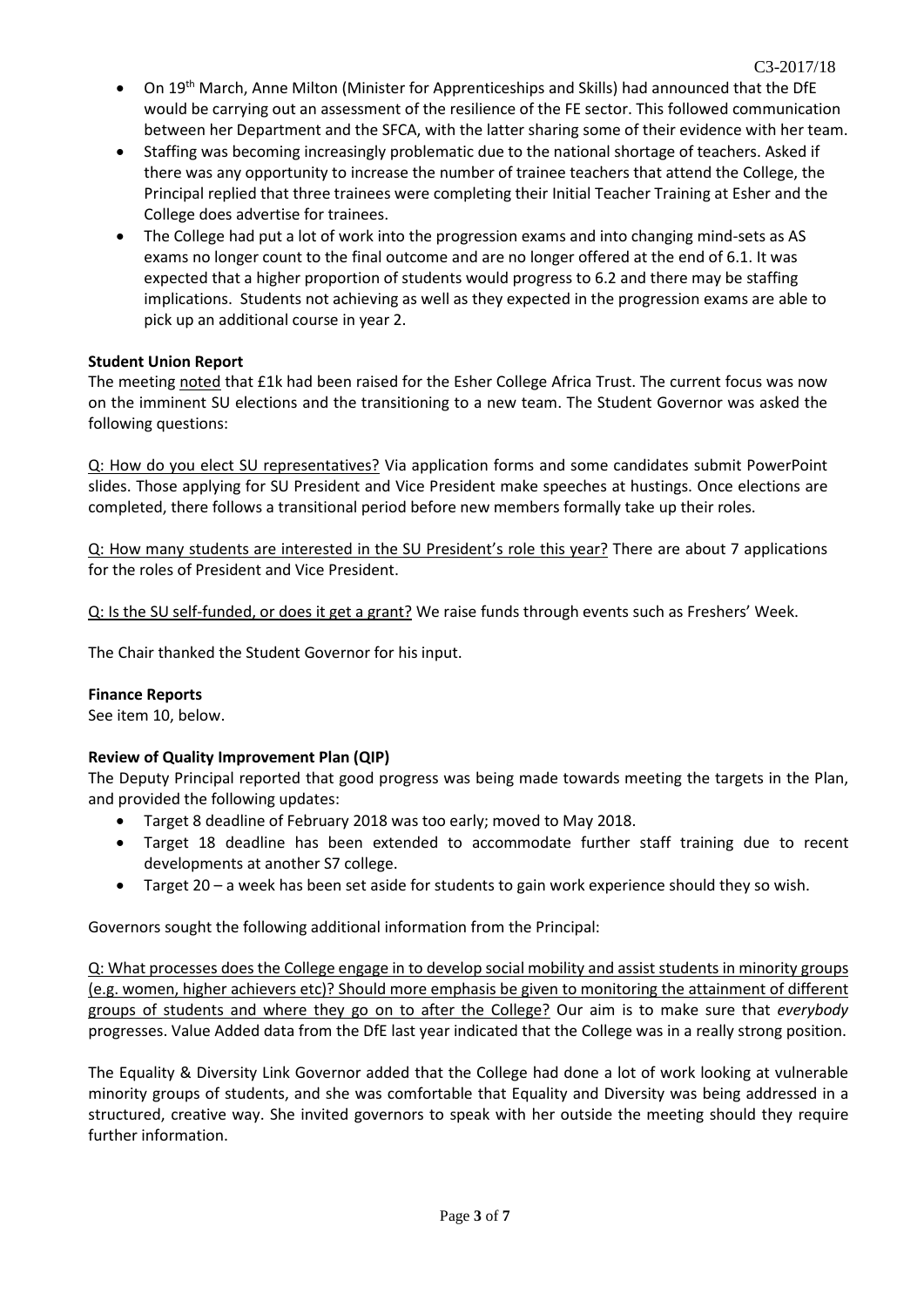Finally, as a side issue, it was noted that the catering company used plastic cups, platters and bottles. Governors wondered whether the company was exploring alternative more environmentally-friendly materials.

**ACTION: Clerk** to ask the Principal's PA to raise this matter with the catering providers.

## **8. ACADEMY APPLICATION UPDATE**

The Head Teachers' Review Board had approved the College's application to become an academy. If converting, the College was expected to do so within a "reasonable" time. The meeting agreed that the situation had not changed since academy conversion was last discussed by the Corporation. The finance considerations were the same – a VAT gain, but no other compelling educational or financial argument to change status to become a SAT.

Governors noted that of the S7 colleges, only a few had converted - Woking and Godalming had become SATs, and Reigate was now an "empty" MAT. Finally, they sought assurance that there would be no financial penalty imposed on the College if it did not convert, and this was given by the Principal.

The Corporation agreed not to proceed to a change of status at this time. The Principal would write to the ESFA to explain the College's decision, and parents would be informed via Newsletter.

# **9. ADMISSIONS POLICY (2019 Entry)**

The Principal proposed an amendment to include some flexibility to respond to exceptional requests from vulnerable and deserving cases after the application process has closed. This amendment had been considered by members of the Strategy & Policy Committee, and would likely apply to only one or two cases.

Governors sought clarification from the Principal as follows:

Q: Is the mechanism for a managed move beyond the remit of the Admissions Policy? Yes.

Q: How would Head teachers know that they could make an application? They would approach the Principal directly.

Q: How would you explain what an "exceptional circumstance" was? This would be a judgement call.

Q: Do such students have to be considering Esher College as their only choice? Yes, to prove that they really want to attend this college.

Q: In such cases, is admission still dependant on meeting entry requirements? Yes.

The meeting suggested that it should be made explicit to exceptional students that entry requirements must be met. In addition, the relevant College Committee should monitor exceptional and unforeseen applications to ensure that the process is equitable.

The Corporation agreed to the Admissions Policy for 2019 entry (incorporating the proposed amendment), and noted the additional wording in terms of exceptional applicants needing a *current* Education, Health and Care Plan if they fell into that category.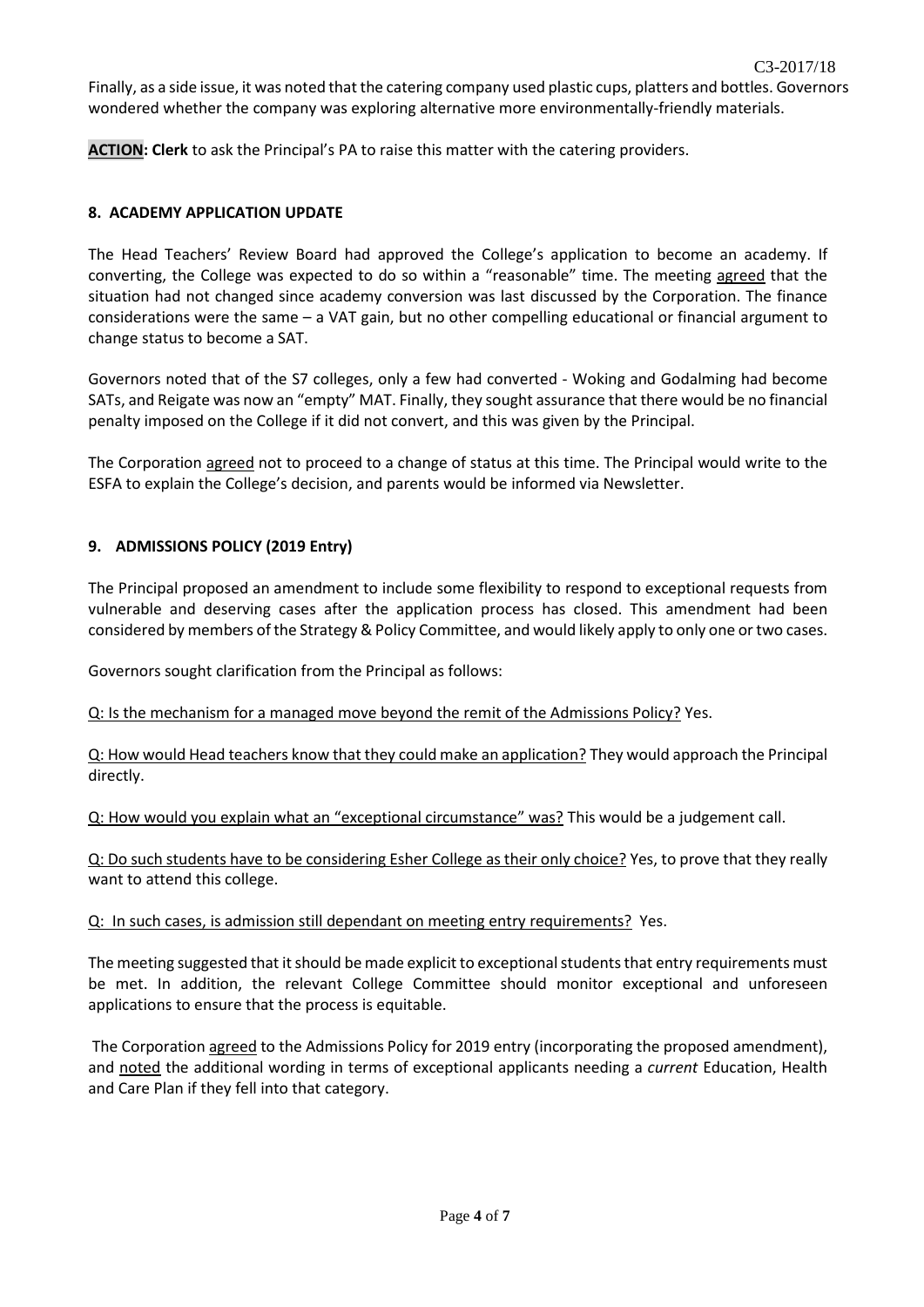#### **10. REPORT BACK FROM COMMITTEES**

#### **FINANCE & ESTATES**

Prior to the meeting in early March, members had received a presentation from the Architects on their proposals for additional campus buildings to meet an expanding student population – an extension to the LRC2 with a new Dance/Performance facility at the back, and an extension to the canteen with new classrooms above. (Discussions had yet to be held with the planning authorities for some aspects of the proposed work). Each extension would cost approximately £2m and would require capital grant funding, although they could be part-funded from the College's reserves.

Financial projections for the year showed that the College was on target. Projections going forward beyond this might be impacted by increases in salaries, and static income accompanied by rising costs would require the College to seek more funding, or more students.

Asked if the annual pay awards had already been agreed by this committee, the Chair explained that they had been.

#### **STRATEGY & POLICY**

Discussion at this meeting had focussed on academy conversion and the Admissions Policy for 2019 entry. The committee Chair wanted it noted that members were sorry to hear about Damian O'Malley's resignation, and wanted to thank him for his support, and wished him well in the future.

The Corporation noted the minutes of both Committees.

#### **11. LINK GOVERNOR REPORTS**

#### **Safeguarding Link**

There was no update due to the post being vacant since January 2018.

#### **Equality and Diversity Link**

There was nothing new to report since the last meeting.

#### **12. GOVERNOR ATTENDANCE AT COLLEGE**

A list of Governors who attended College (and reasons for their visit) is captured below.

| 19 <sup>th</sup> January  | Adrian Mills and Ian Leigh for College Production |
|---------------------------|---------------------------------------------------|
| 20 <sup>th</sup> February | Tim Oliver meeting with Dan Dean                  |
| 23rd February             | Adrian Mills - governor shadowing a student       |
| 12 <sup>th</sup> March    | Tim Oliver for Divisional Director interviews     |
| 16 <sup>th</sup> March    | Tim Oliver meeting with Dan Dean                  |
| 20 <sup>th</sup> March    | Adrian Mills meeting with Dan Dean                |
| 26 <sup>th</sup> March    | Fran Stewart - governor shadowing a student       |

## **13. ANY OTHER BUSINESS**

• Governors' visits to College – the Chair raised this matter on behalf of a governor colleague, who had attended a session for governors to sit in on some lessons. He had felt that the event was stage-managed and was unhappy not to be permitted to walk round the College freely, and to talk to students to gain their perspective on college life. Although governors receive enhanced DBS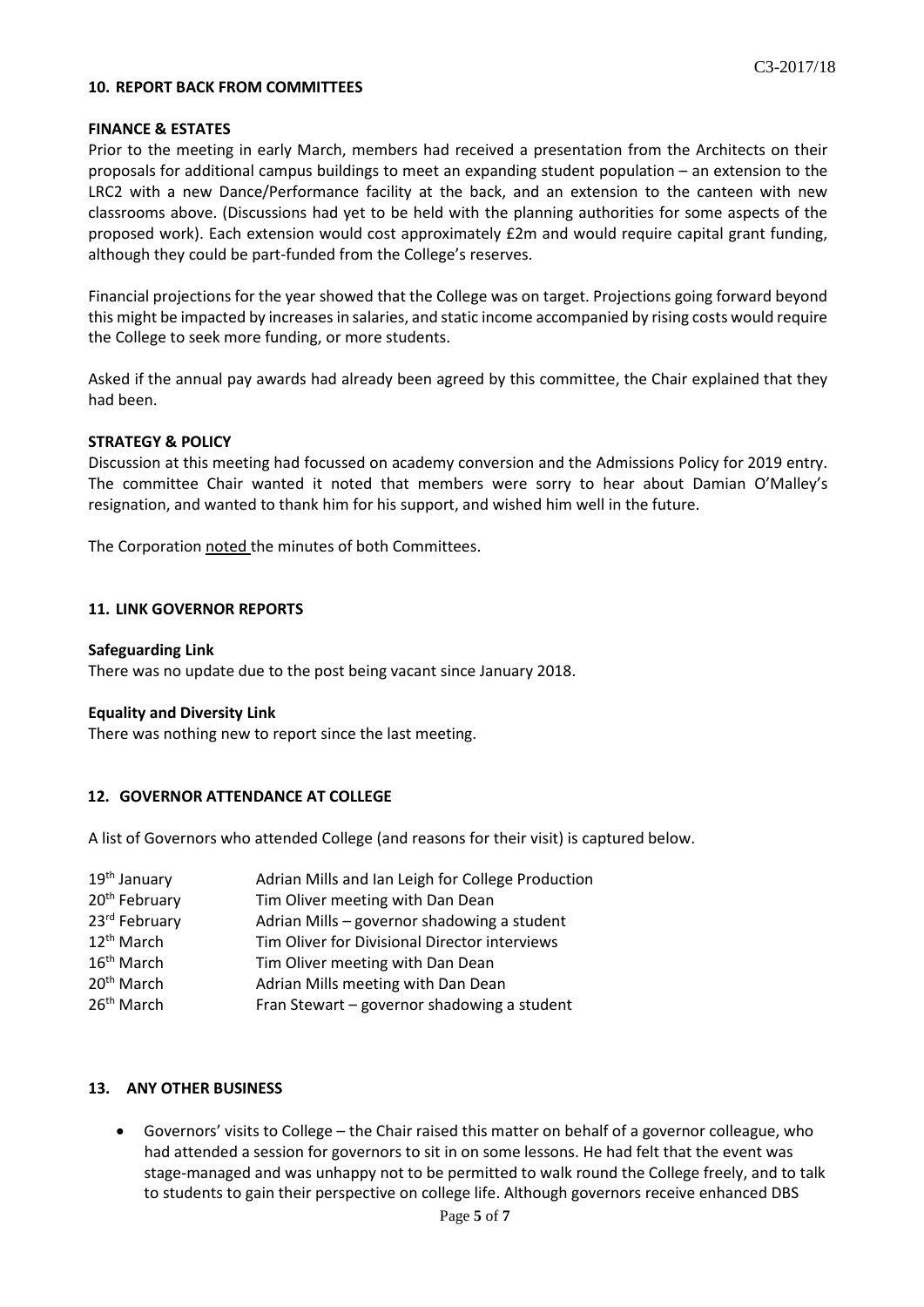checks, he felt that they should also be checked against the Barred List to enable unaccompanied access across the College. This was an issue of openness.

Governors discussed the potential danger of external governors over-stepping their remit in terms of the operational function of the SLT, against the need to approach students directly. It was felt by the majority of governors that there are opportunities to hear the student voice (e.g.at the Governors' Training Morning), and for governors to attend college events. Asked for his opinion, the Student Governor felt that there was a fine line between leadership and management, which should not be crossed.

It was agreed by most that the present arrangements for governors' visits to college were satisfactory, and that there was a spirit of openness. The Corporation needed to be confident that it had mechanisms to assess risk. If the Corporation felt that there were concerns, they would investigate these via the appropriate committee by looking at, for example, complaints made by parents.

**ACTION: Safeguarding Link Governor** to check the arrangements for vetting governors with the College's Designated Safeguarding Lead.

- Thank you to staff the Chair requested that the Corporation's thanks be conveyed to staff for ensuring that the College remained open for business during the snow days.
- DfE Careers Strategy approved on 1 January 2018, and now stipulates that OFSTED must comment on careers in their inspection reports. Asked if this had affected anything in the College, governors were informed that a new Progression Guidance Director would be taking up the post in May.
- Communications with parents A governor raised a query over communication with parents and the Principal agreed to look into it.

# **14. DATE OF NEXT MEETING – Wednesday, 11th July 2018**

*The meeting closed at 7.40 pm.*

 *Attendance was 80% (12 out of 15 members)*

Signed………………………………………

Date………………………………………...